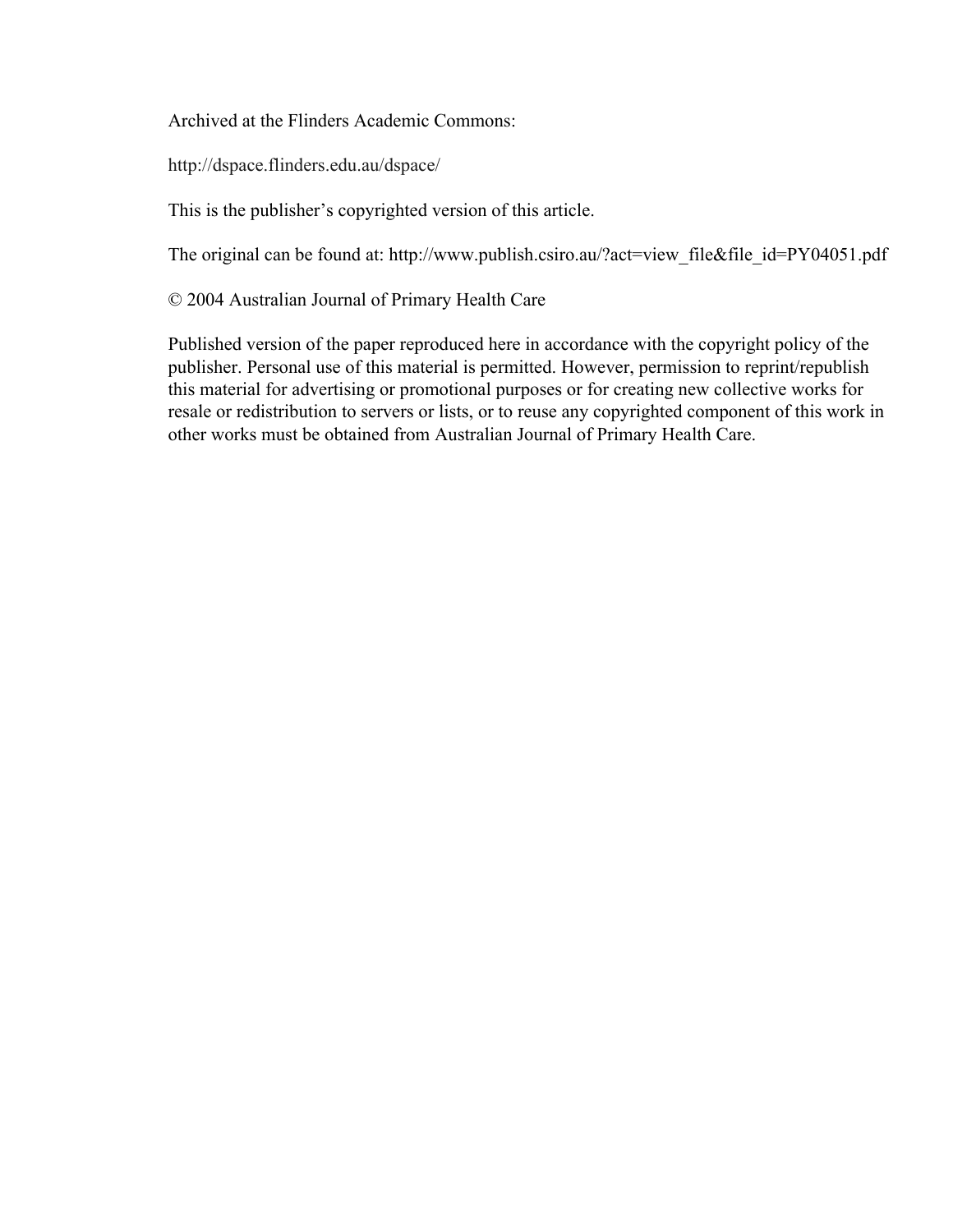# Tantalus and the Tyranny of Territory: Pursuing the dream of parity in rural and metropolitan population health outcomes through primary health care programs

Peter Harvey

University of South Australia

Many health professionals and rural health academics are motivated by the challenge of achieving equitable access to health care in rural communities with the implicit vision that fairer access to services might ultimately lead to more equitable health outcomes for people living in rural and remote settings. The purpose of this paper is to put the issue of rural and urban health outcome parity into perspective and assess recent progress towards achieving the ultimate goal of improving rural health status. I will also explore ways in which rural communities might increase their access to and use of primary health care revenue in the future to improve community health outcomes. While some improvements have been achieved across the rural health system in recent times, the fundamental problem of maintaining infrastructure to service community needs in rural areas remains as daunting as ever. Extensive evidence has now been assembled to show that rural people generally enjoy a much lower standard of health care, health outcomes and life expectancy than their urban cousins. The question underlying all of this evidence, however, is...must this always be so? Is it possible to redress the current inequities between rural and urban populations and could new primary health care initiatives, such as the Enhanced Primary Care (EPC) program, be vehicles for achieving more equitable health care arrangements and health outcomes for people living in rural communities?

Key words: Rural health, Isolation, Equity, Primary health care, Economics

Extensive evidence has now been assembled to argue that people living in rural communities experience broad-based disadvantage. They are poorer, work physically harder and in more dangerous occupations, have higher mortality rates, lower education standards, have more road accidents, smoke and drink more and generally enjoy a much lower standard of health care, health outcomes and life expectancy than their urban cousins (Anderson & Thomson, 2002; Simmons & Hsu-Hage, 2002; Wakerman & Lenthal, 2002). Indeed, the very creation of new approaches to training and retention of health professionals in rural areas is predicated on the knowledge that not only are rural people disadvantaged in the main in regard to health service access and wellbeing, but also that we now have positive strategies that can be adopted to redress inequity and improve population health outcomes for rural people in Australia (Hays, 2002).

The fundamental question remains, however: can rural people living in small and remote communities realistically expect to enjoy access to

services and infrastructure, including schools, hospitals, health care, food and nutrition, comparable with the level of access offered in larger rural centres and major cities? Are the dreams for the future of rural health (Walker, 2001) achievable and should people in all communities, as suggested by Smith, have "fair and equal access to services and resources and freedom and choice to decide how we as Australians want to live our lives, irrespective of where we live" (Smith, 2004, p.49)?

At the heart of this question, and the issue of rural and remote health outcome parity with metropolitan residents, is the age-old divide between the city and the country, based essentially on economic differences between the two cultures and the different perceptions that rural people tend to have of themselves in relation to their lives and their health, compared with city people:

*Rural people see themselves as different from city people. It is from this perceived difference that rural people have developed what is termed a "'sense of country mindedness", or their ideology or "truth" about being rural people,* (Smith, 2004, p.12)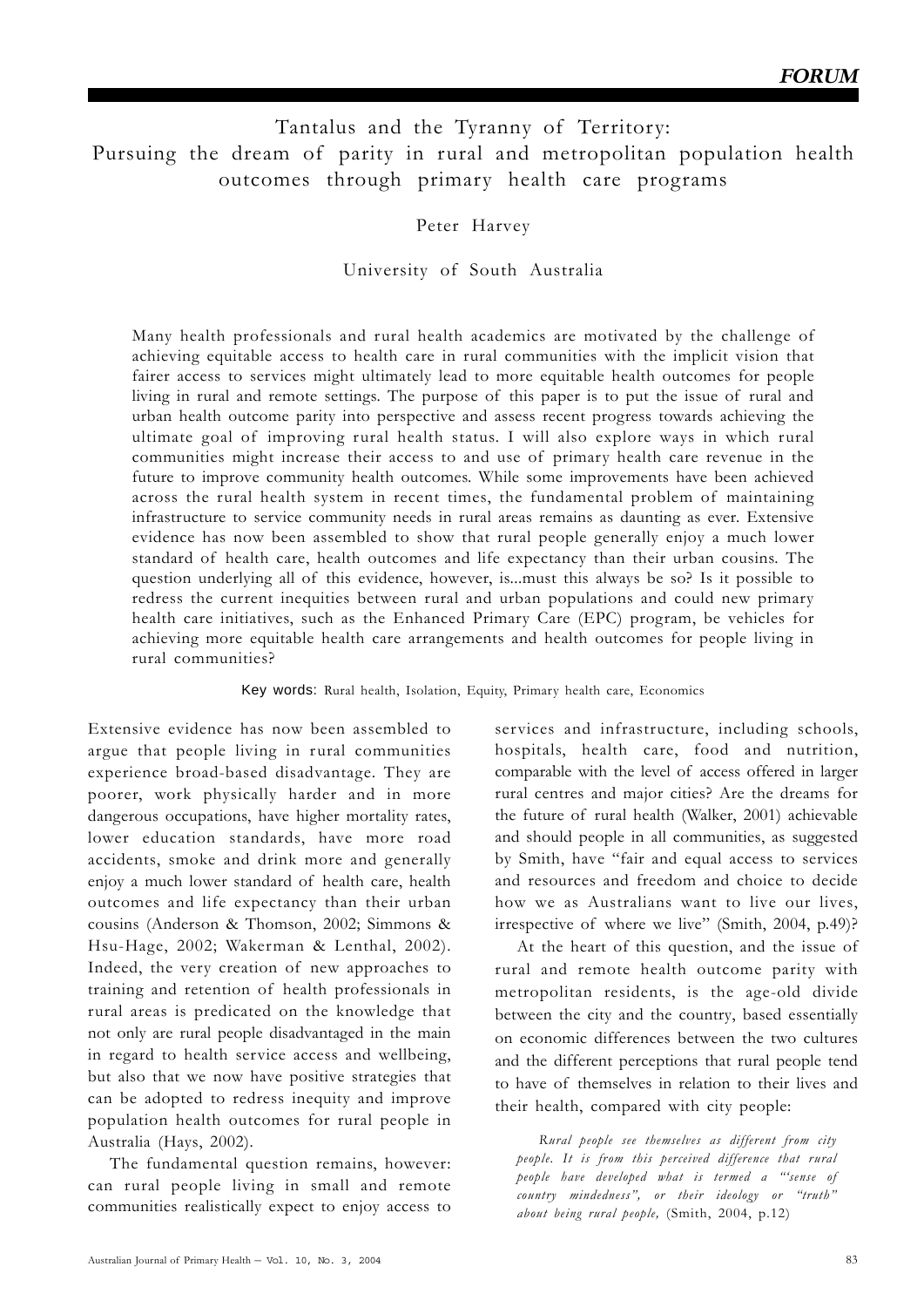Smith also argues that rural people are more focussed on health care as "curative rather than preventive". That is, rural people tend to access care when they are in need of curative intervention or acute care and do not see health care in the context of "wellness management" or "illness prevention" to the same extent as city people. Such a view of health has significant implications for the management of chronic diseases, for example, and for the way we deal with conditions such as depression and mental health problems, especially given that access to end-point acute services contribute only fractionally to the overall maintenance of community health and wellbeing (Smith, 2004, p.131). Many other social support structures and institutions contribute to the maintenance of wellbeing in communities apart from direct health care services.

These other key determinants of health and wellbeing are social structures, income, education and lifestyle choices (McMurray, 1999, p.5-14). As Smith observes, "...the key factors that make for better health are funded from other government departments—housing, education and employment —outside the health department" (Smith, 2004, p.73). Therefore, focusing disproportionately on clinical and acute interventions in terms of how they conceive of "health care", along with a lack of recognition of or participation in other important primary health, education and preventive health care programs, may further disadvantage rural communities .

This situation, coupled with a different "rural health care ideology" means that the overall quality of life and wellbeing of traditional rural populations is poorer than for urban populations, and this quality declines—especially in relation to Indigenous communities—in proportion to the degree of remoteness experienced in these communities (Strong, Trickett, Titulaer, & Bhatia, 1998). Rural people are therefore "probably poorer, and certainly less healthy, especially if (they) are also Indigenous" (Smith, 2004, p.65).

To further characterise rural living, Smith argues that the "sense of country-mindedness" or rural ideology is characterised by a kind of rural mythology through which rural production is seen to underpin overall prosperity for all Australians. Paradoxically, power resides in the cities; rural communities are disadvantaged by politics and policies that emanate from an urban rather than a rural culture. Examples of this perception are wages and employment arbitration systems that appear to... "protect the wages of city people at the expense of those who live in the country" (Smith, 2004, p.13) and which contribute to the perception among rural people that they are both different and vulnerable (Lockie, 2000).

## Health funding and rural disadvantage

It is often argued that the rural/city community divide is accentuated by the failure of mainstream funding mechanisms to support flexible and creative service provision in rural areas (Humphreys, 2002, p.289) and that rural and remote communities should be able to pool resources from a range of sources to provide more integrated and efficient service delivery across the various sectors of the system according to their local needs; a key premise of the Council of Australian Governments (COAG) trials (Commonwealth of Australia, 1999a; Podger, 1999). However, whereas healthy competition can exist across these sectors in larger communities, smaller communities lack the people and the economies of scale to operate in such a natural market environment.

Numerous researchers involved in rural health service provision have identified key issues associated with the normal conditions of rural living that serve to reduce the access to services and quality of life of many rural people. These may be summarised as:

- lack of funding flexibility to address short-term and changing needs in rural areas (this is being addressed in part through the Commonwealth Regional Health Service program)
- a pre-occupation with fee-for-service provision rather than with outcome-based approaches to funding (Harvey, 2001, p.71)
- a disease focus rather than a preventive primary care focus; resources geared to dealing with crises rather than prevention (Harvey, 1996)
- poor coordination of the various strands of the services resulting in duplication and inefficiencies (Commonwealth of Australia, 1999b)
- workforce issues, shortages of staff, lack of peer support and an inability to build and maintain capacity within rural communities and health services. (Veitch & Grant, 2004)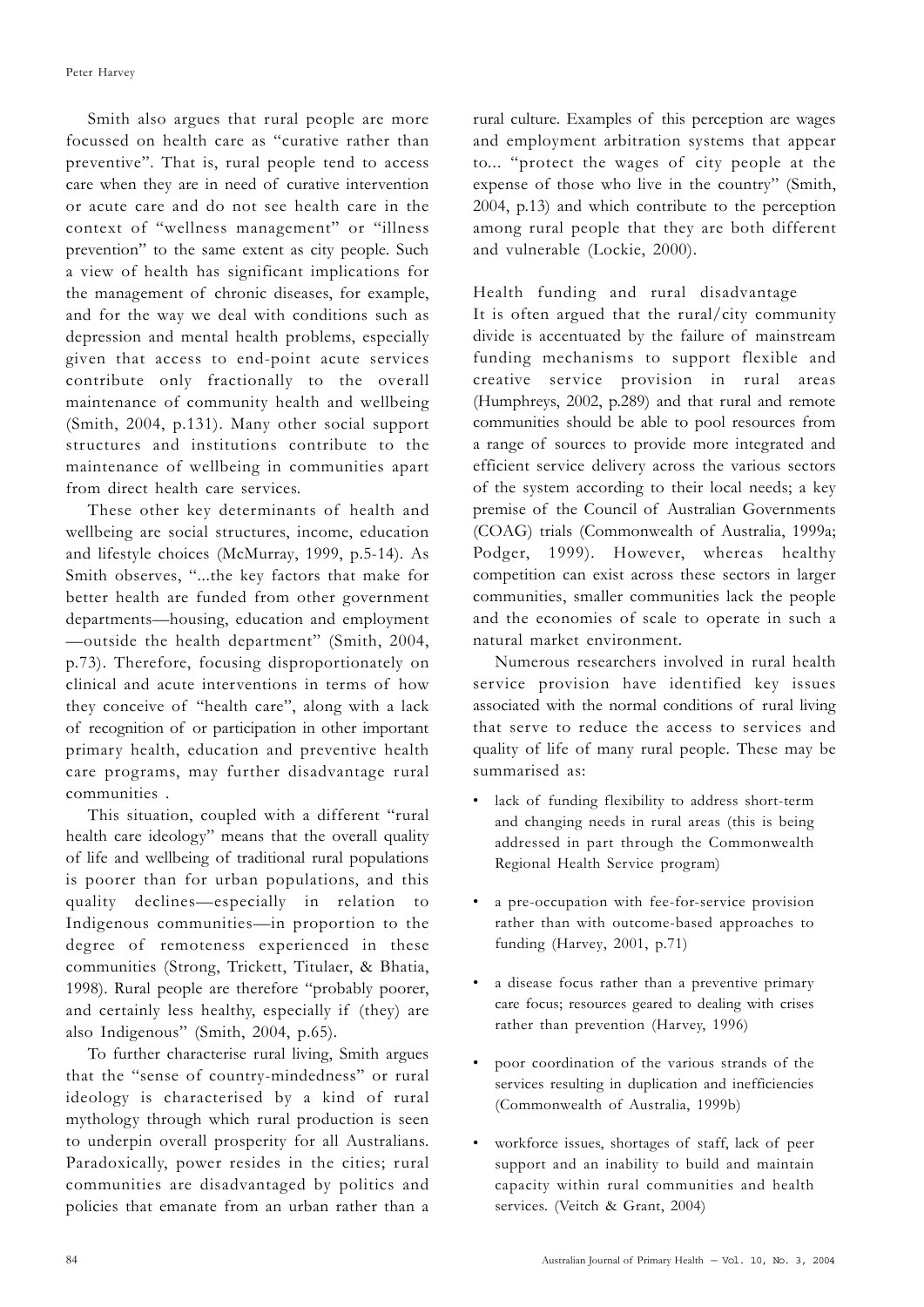Productivity and economic determinism

The declining economic wealth of rural communities is a well-recognised phenomenon. Many rural communities have "declining populations, declining incomes, declining services and declining quality of life (Pritchard & McManus, 2000; Smith, 2004, p.142). As Flannery notes (Flannery, 1994), along with Humphreys (Rolley & Humphreys, 1993), the rural contribution to GDP has declined markedly since the Second World War. So, unless compensation to rural communities in decline can be sustained or even increased as a kind of affirmative action, the wealth that those communities will have with which to purchase their quality of life will continue to decline, and the dream of parity and equity in health outcomes between rural and city communities will drift further out of reach—Tantalus in the stream!

In his book "The Future Eaters", dealing with the state of Australia's population and economy, Flannery writes: "It is almost certain that the social inequality that has increasingly begun to characterise Australian society will grow" (Flannery, 1994, p.370). Flannery is concerned that the Australian economy in general will no longer be able to support the standard of living to which Australians have become accustomed. Recent trends in economic rationalism suggest the same scenario, but for rural populations the difficulties are compounded. The wealth they are able to generate is diminishing and the pre-eminence of rural production over other export earners has declined:

*Until the early 1980s agricultural products were the single most important income earners for Australia. Since then, a rapid growth in mineral exports has superseded agriculture, so that today mining earns Australia more than 29 billion dollars, while agriculture earns only 16 billion dollars. All other export earnings (including all manufacturing) earns around 11 billion dollars.* (Flannery, 1994, p.372)

The reduced capital being generated for community use will inevitably mean that the distribution of wealth, in the form of money and social services, will be affected adversely. In such situations, those who lack economic security and power will have access to lower standard services and support structures. Rural communities have already experienced significant changes in their population demographics and this decline in rural infrastructure can only serve to continue the trend of younger people seeking opportunities elsewhere, leaving behind an ageing, dwindling population with a smaller capital base and a reduced income potential (Harvey, 1996).

This being the case, the only way of maintaining living standards and equity of outcomes in these populations is if increased revenue flows in other forms to these communities in order to support rural lifestyles. Primary health care programs may be one effective avenue through which this kind of funding support might flow.

# Integrated funding and local selfdetermination

Many public funding models applied to rural communities have been developed for larger communities, but don't really meet the operational needs of smaller and isolated rural communities. For hospital and health service funding, for example, funds are allocated for a unit service, whether this is for "Equiseps" (a standard hospital admission benchmark) in the hospital Casemix funding model, or fee-for-service for a visit to the general practitioner (GP). However, in smaller communities, the casemix funding model is not really functional, resulting in smaller health units being unable to generate the necessary quantum of activity to justify their required funding and therefore needing additional state government funding each year to survive. In addition, small, "minimum funded" hospitals cannot generate enough revenue through the Casemix model to pay for capital development or refurbishment programs, and each year the funding problems are compounded.

Similarly, the Medical Benefits Scheme (MBS) system pays GPs to consult with patients, yet GPs in rural communities usually have more patients to treat than their counterparts in the cities. Consequently, rural GPs, although they can generate more revenue in rural communities by virtue of the number of overall patients they care for and the work they do, see individual patients less often, on average, than do GPs working in larger populations (Smith, 2004, p.76). This results in the per-capita payment of MBS funds to rural communities being significantly less than is the case in the cities.

This situation is even worse for people living in more isolated and remote rural communities.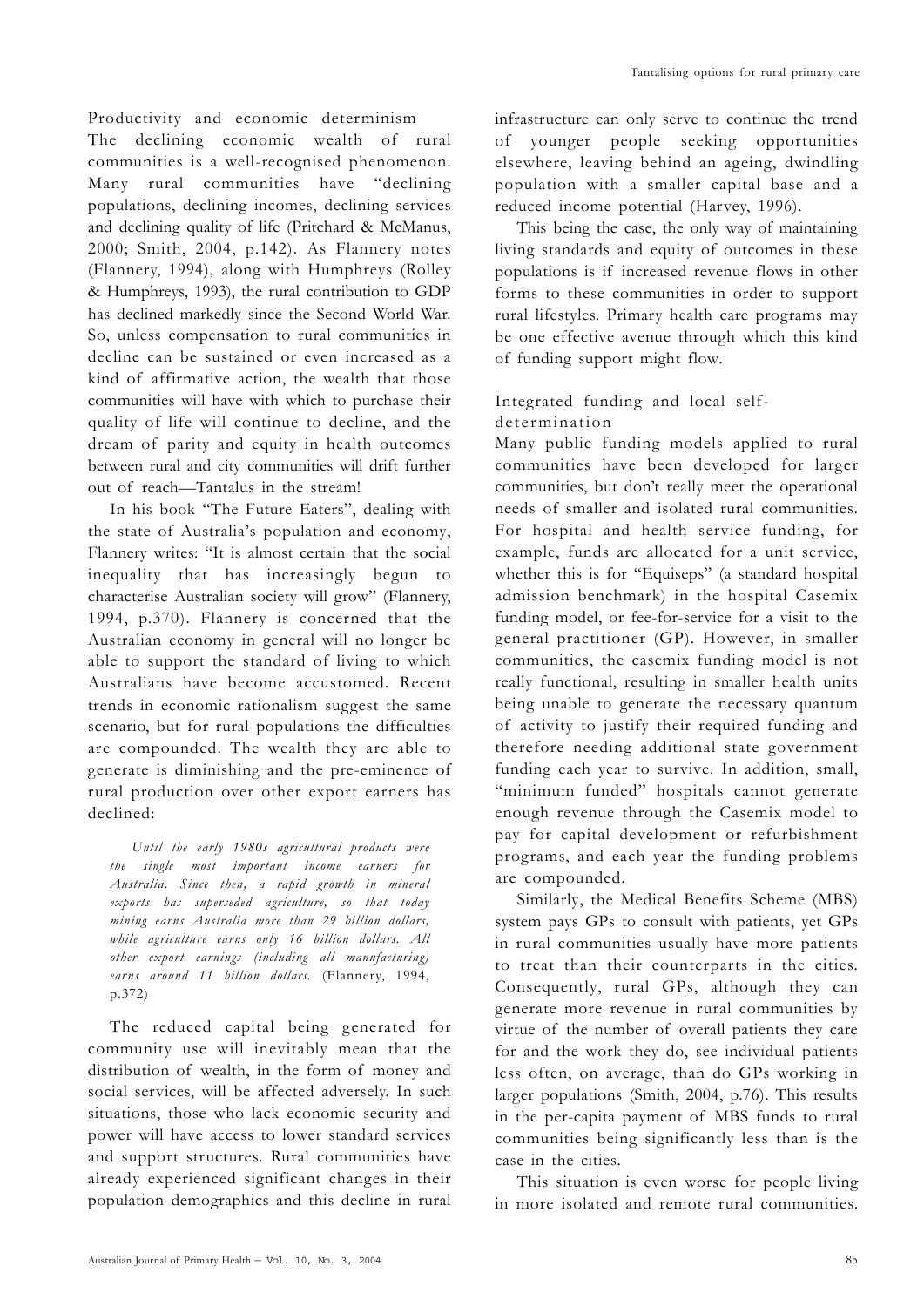Although Indigenous people are "twice as likely to be hospitalised and much more likely to live further from a range of health services and facilities", they receive only 20% more per capita health funding than is allocated for the population as a whole (Smith, 2004, p.107). Such situations prompt the exploration of population-based "cash pooling" approaches in these communities as a way of guaranteeing more equitable access to health care resources for isolated groups in proportion to the real needs of these communities and the actual cost of delivering services.

The COAG coordinated care trials attempted to pool resources for MBS, the Pharmaceutical Benefits Scheme (PBS), hospital and allied health services to manage the health service needs of patients with chronic and complex illness (Commonwealth Department of Health and Ageing, 2002d; Commonwealth of Australia, 1999a, 1999b, 2001). This mechanism was seen as a way of increasing health funding opportunities for rural areas through highlighting existing shortfalls in service provision and exploring potentially new population-based funding models (Harvey, 2001).

Since then further coordinated care trials (round 2) have been implemented along with the Enhanced Primary Care (EPC) program for aged health assessment and care planning for patients with chronic conditions (Commonwealth Department of Health and Ageing, 2002a, 2002b). Integrated Commonwealth Regional Health Service programs have also been established to amalgamate small rural health units in order to improve their overall capacity to deliver effective preventive and acute care services, as modelled in the first round of trials.

These strategies are all designed to make health service delivery more effective and efficient in rural communities by building capacity for program flexibility at the local level. In addition, efforts are being made to improve the relevance of training for rural health professionals through the new University Departments of Rural Health (UDRH) which have been established to build "a more accessible educational infrastructure in both rural and remote areas" (Lyle, 2001, p.268).

## The way forward

As outlined above, numerous programs have been and are being implemented in rural communities to attempt to redress the imbalance between rural and metropolitan communities in relation to health

service access and delivery, health outcomes and resultant quality of life. At the same time, more work needs to be done to assess the benefits of this major investment in terms of achieving the desired outcome of a more equitable rural health care system. For example, research into the longterm impacts of the UDRH program for rural practitioners and overall community wellbeing will be essential if these programs are to be sustained. Given that determinants of health and wellbeing have more to do with social and economic factors than direct health care delivery, it is significant for rural communities that broader-based primary health care initiatives such as education and preventative care programs are being expanded.

These innovations mean that rural people can have better access to health-related information, preventive care and early intervention programs instead—as has been the case historically—of their conception of health remaining couched in terms of end point, acute intervention and hospital-based care. Also, it is anticipated that the new wave of health professionals trained in multi-disciplinary formats in rural communities will be able to work more effectively and over longer periods of time in contributing to improvements in wellbeing of the rural populations they serve by responding to local needs (Lyle, 2001, p.270). In addition, given the documented disadvantage confronted by people living in rural and remote communities, new primary health care initiatives may provide a mechanism for redressing what Smith characterises as the "limited access to health care and transport, shortages of health facilities and professionals and poor coordination of government processes" (Smith, 2004, p.79) faced daily by rural people.

Perhaps by organising health systems to access the Enhanced Primary Care program funding more effectively for all eligible rural people, for example, rural populations might begin to enjoy considerably more health benefits than they do at present. The funds are available, but generally have been underutilised to date because rural GPs, as the gatekeepers of the funds, are far too busy dealing with acute demand to devote additional time to health assessments and care planning:

*...while uptake (of EPC items) has been variable across Australia, and while the quality of use is not yet optimal, a fundamental shift has occurred in general practice. Patience and persistence will be needed as fundamental change inevitably takes time, but the basics and the current platform are right.* (Wilkinson et al., 2003, p.6).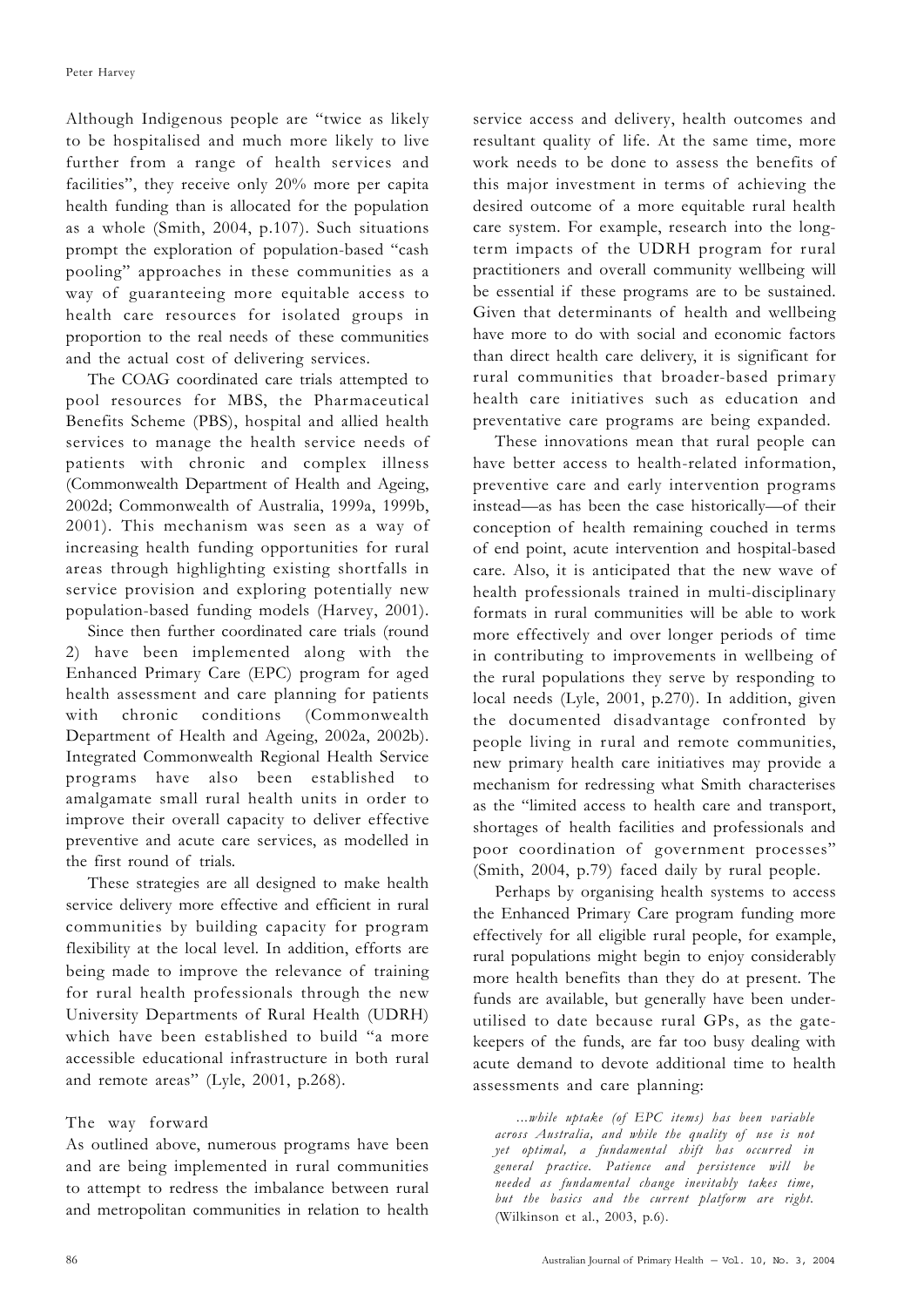Further recent innovations in health assessments for younger Indigenous people (Commonwealth of Australia, 2004a) and new funding to support allied health professionals to contribute to the care of patients who have EPC care plans, offer additional incentives to communities to access these resources (Commonwealth of Australia, 2004b). Clearly opportunities exist for rural communities, as outlined by Veitch and Grant (2004) to organise themselves and their health professionals more effectively in order to access and utilise integrated primary health care funding packages such as the EPC program.

To bring in the primary health care crop efficiently, however, the "farmers"—in this case the wider primary health care networks and teams must link their harvesting machinery into a more

functional cooperative! At present each of the provider groups owns and operates their own small and inefficient system with too much capital (human and economic) committed to unproductive activity. A primary care cooperative arrangement would therefore seem a sensible way through which community health teams might work to maximise primary health care revenue. The sticking point, however, is that the creation of such a cooperative model would mean breaking down the historical distinctions that have existed between privately run general practice, the public community health sector, hospital systems and other providers through collaboration and cooperation to increase activity in and revenue from primary care initiatives.

#### Endnote

Tantalus was condemned to a life of eternal damnation in a stream of crystal clear water with luxurious fruits growing on branches above his head. However, as he reached for water or food these things would recede from him...the water and food remained tantalisingly out of reach.

### References

- Anderson, I., & Thomson, N. (2002). Health of Indigenous Australians: a rural perspective. In D. Wilkinson & I. Blue (Eds.), *The New Rural Health* (pp. 343). Melbourne: Oxford University Press.
- Commonwealth Department of Health and Ageing. (2002a). *Enhanced Primary Care Medicare Benefits Items.* Retried from http:/www.health.gov.au/epc/index.htm
- Commonwealth Department of Health and Ageing. (2002b). *Enhanced Primary Care Package*. Retrieved from http:/ www.health.gov.au/hsdd/primcare/enhancpr/enhancpr.htm
- Commonwealth Department of Health and Ageing. (2002d). *First Round Coordinated Care Trials*. Retrieved from http:/ www.health.gov.au/hsdd/primcare/first/index.htm
- Commonwealth of Australia. (1999a). *The Australian Coordinated Care Trials: background and trial descriptions*. Canberra: Commonwealth Department of Health and Aged Care.
- Commonwealth of Australia. (1999b). *The Australian Coordinated Care Trials: methodological issues in trial design and evaluation.* Canberra: Commonwealth Department of Health and Aged Care.
- Commonwealth of Australia. (2001). *The Aboriginal & Torres Strait Islander Coordinated Care Trials -National Evaluation Report, Volume 1 - Main Report* (Vol. 1). Canberra: Commonwealth Department of Health and Aged Care.
- Commonwealth of Australia. (2004a). *EPC Medicare Benefits Items*. Retrieved from http://www.health.gov.au/epc/whatsnew.htm Commonwealth of Australia. (2004b). *Medicare Update and Fact Sheet*. Retrieved from http://www.health.gov.au/budget2004/ hbudget/hfact2.htm
- Flannery, T. (1994). *The Future Eaters*. Melbourne, Victoria: Reed Books.
- Harvey, P. W. (1996). *Eyre Regional Health Service Needs Analysis Report*. Port Lincoln: ERHS Board, Eyre Peninsula South Australia.
- Harvey, P. W. (2001). *PhD Thesis: Coordinated Care and Change Leadership inside the change process.* Unpublished PhD, University of Western Australia, Perth.
- Hays, R. (2002). *Academic Rural Practice. In The New Rural Health.* Melbourne: Oxford University Press.
- Humphreys, J. (2002). Health Service Models in Rural and Remote Health. In D. Wilkinson & I. Blue (Eds.), *The New Rural Health.* Melbourne: Oxford University Press.
- Kalucy, E., Hann, K., & Whaites, L. (2004). *Divisions: a matter of balance.* Adelaide: Primary Health Care Research and Information Service.
- Lockie, S. (2000). Crisis and conflict: shifting discourses of rural and regional Australia. In P. McManus (Ed.), *Land of discontent: the dynamics of change in rural and regional Australia* (pp. 14-32). Sydney: University of NSW Press.
- Lyle, D. (2001). Infrastructure support for rural practitioners. In D. Wilkinson & I. Blue (Eds.), *The New Rural Health* (pp. 260- 272). Melbourne: Oxford University Press.
- McMurray, A. (1999). *Community health and wellness: a sociological approach.* Sydney: Mosby Publishers.
- Podger, A. (1999). Reforming the Australian health care system a government perspective. *Health Affairs, 18*(3), 111-113.
- Pritchard, B., & McManus, P. E. (2000). *Land of discontent: the dynamics of change in rural and regional Australia.* Sydney: University of NSW Press.
- Rolley, F., & Humphreys, J. (1993). Rural welfare: The human face of Australia's countryside. In T. Sorenson & R. Epps (Eds.), *Prospects and Policies for rural Australia* (pp. 241-257). Melbourne: Longman Cheshire.